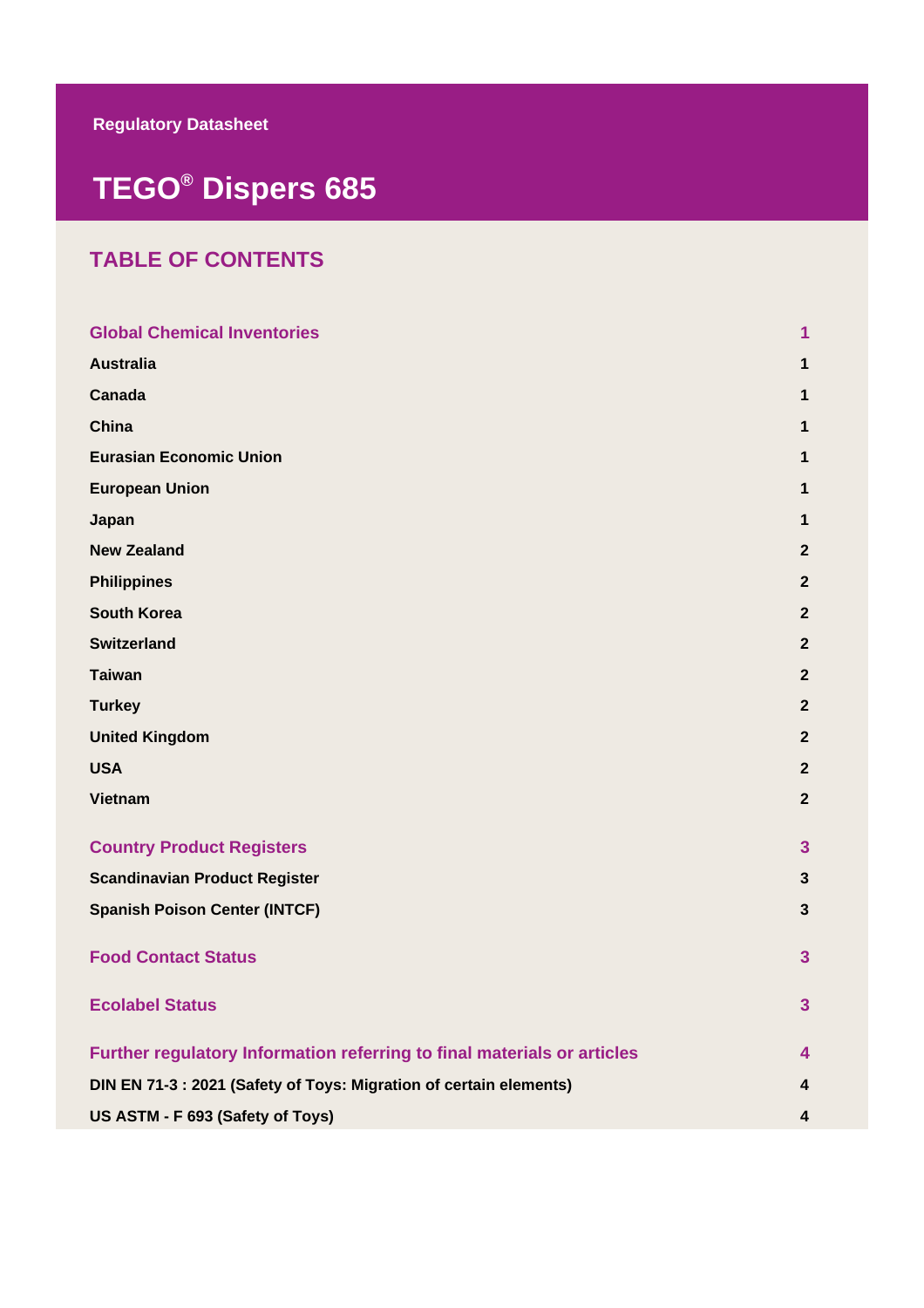| <b>Maine CHCC (Safety of Toys)</b>                                                                                  | 4              |
|---------------------------------------------------------------------------------------------------------------------|----------------|
| <b>Oregon CHCC (Safety of Toys)</b>                                                                                 | 4              |
| <b>Vermont CHCC (Safety of Toys)</b>                                                                                | 4              |
| <b>Washington State CHCC (Safety of Toys)</b>                                                                       | 4              |
| Directive 2011/65/EC (RoHS) amended through Directive (EU) 2015/863                                                 | 4              |
| <b>Council Directive 94/62/EC (packaging and packaging waste)</b>                                                   | 4              |
| <b>Coalition of North Eastern Governors (CONEG)</b>                                                                 | 5              |
| China GB/T39498-2020 (Guidelines for Controlling the Use of Key Chemical Substances in<br><b>Consumer Products)</b> | 5              |
| <b>California Proposition 65</b>                                                                                    | 5              |
| <b>CERCLA</b>                                                                                                       | 5              |
| SARA 311/312/313                                                                                                    | 5              |
| <b>Additional information</b>                                                                                       | 6              |
| <b>Biocides Content</b>                                                                                             | 6              |
| <b>SVHC substances</b>                                                                                              | 6              |
| Volatile Organic Compounds (VOC) / Semi-Volatile Organic Compounds (SVOC)                                           | 6              |
| <b>Diverse substances</b>                                                                                           | $\overline{7}$ |
| <b>Further information</b>                                                                                          | 13             |
| <b>Other regulations</b>                                                                                            | 13             |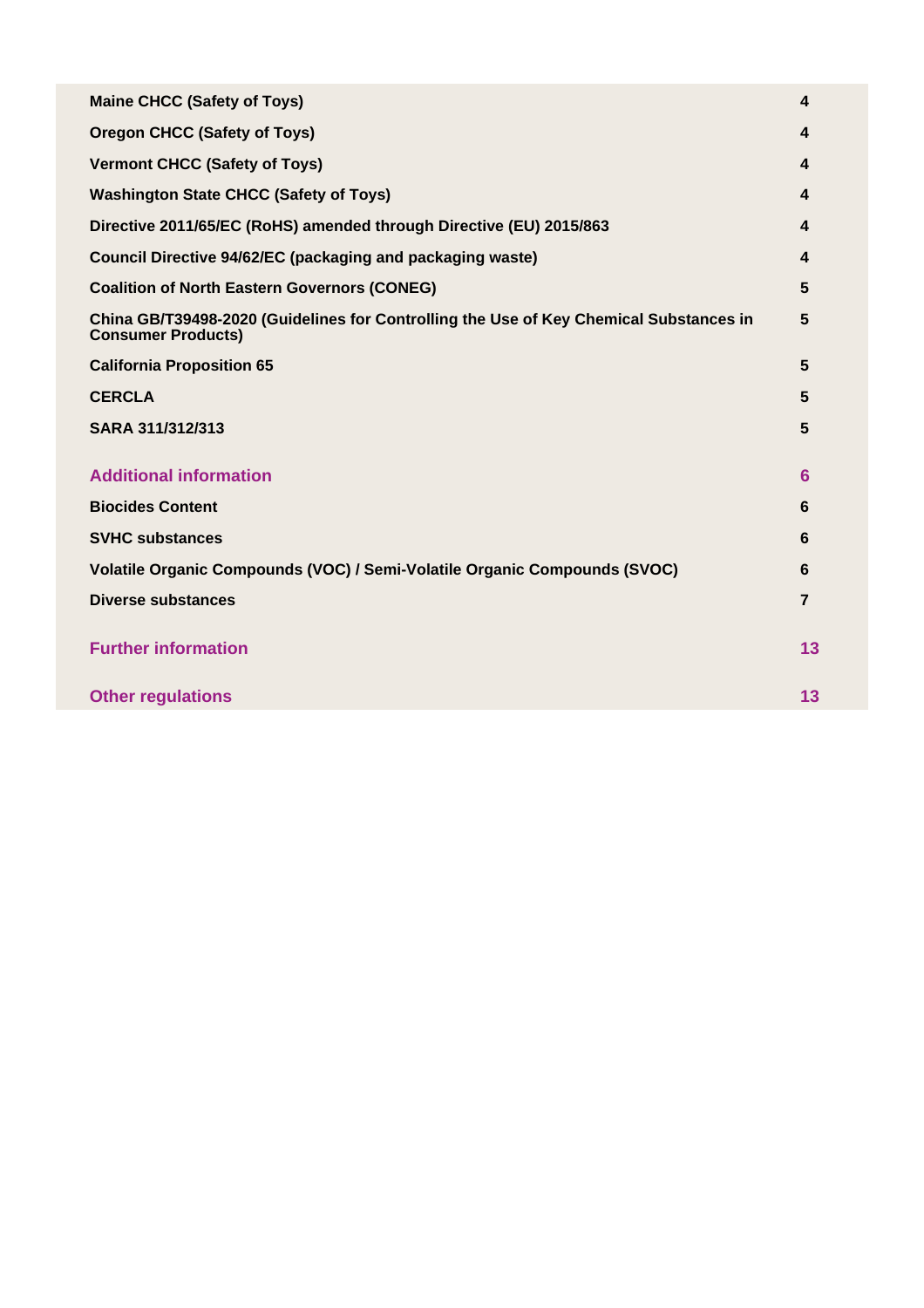## **GLOBAL CHEMICAL INVENTORIES**

Last revision for this chapter was on 2022-05-18

The below country inventory information results from a set of confidential data. If required, necessary data can be made available to the country authorities directly.

#### Australia

**All components are listed on AIIC.**

#### Canada

**One or more components are listed in NDSL.**

#### **China**

#### **Import permission for some designated importers only.**

Import permission(s) in favor of certain Evonik affiliates and distributors have been granted (resulting in present regional availability via our local affiliates or distributors respectively).

### Eurasian Economic Union

**The relevant components were reported to the inventory of chemicals and mixtures of the Eurasian Economic Union. (EAEU inventory).**

#### European Union

#### **All components are listed on EINECS or ELINCS.**

#### **The REACh-relevant substance(s) are registered.**

In order to avoid any conflicts with REACh, please make sure that you will be supplied in the future with material manufactured within the European Economic Area (EEA) or imported into the EEA by Evonik Operations GmbH in close cooperation with your European Evonik Operations supplier contact. In case you purchase this product from outside of EEA and plan to import this to EEA, please be aware of your duties according to REACh regulation.

#### Japan

#### **Import permission for some designated importers only.**

Import permission(s) in favor of certain Evonik affiliates and distributors have been granted (resulting in present regional availability via our local affiliates or distributors respectively).

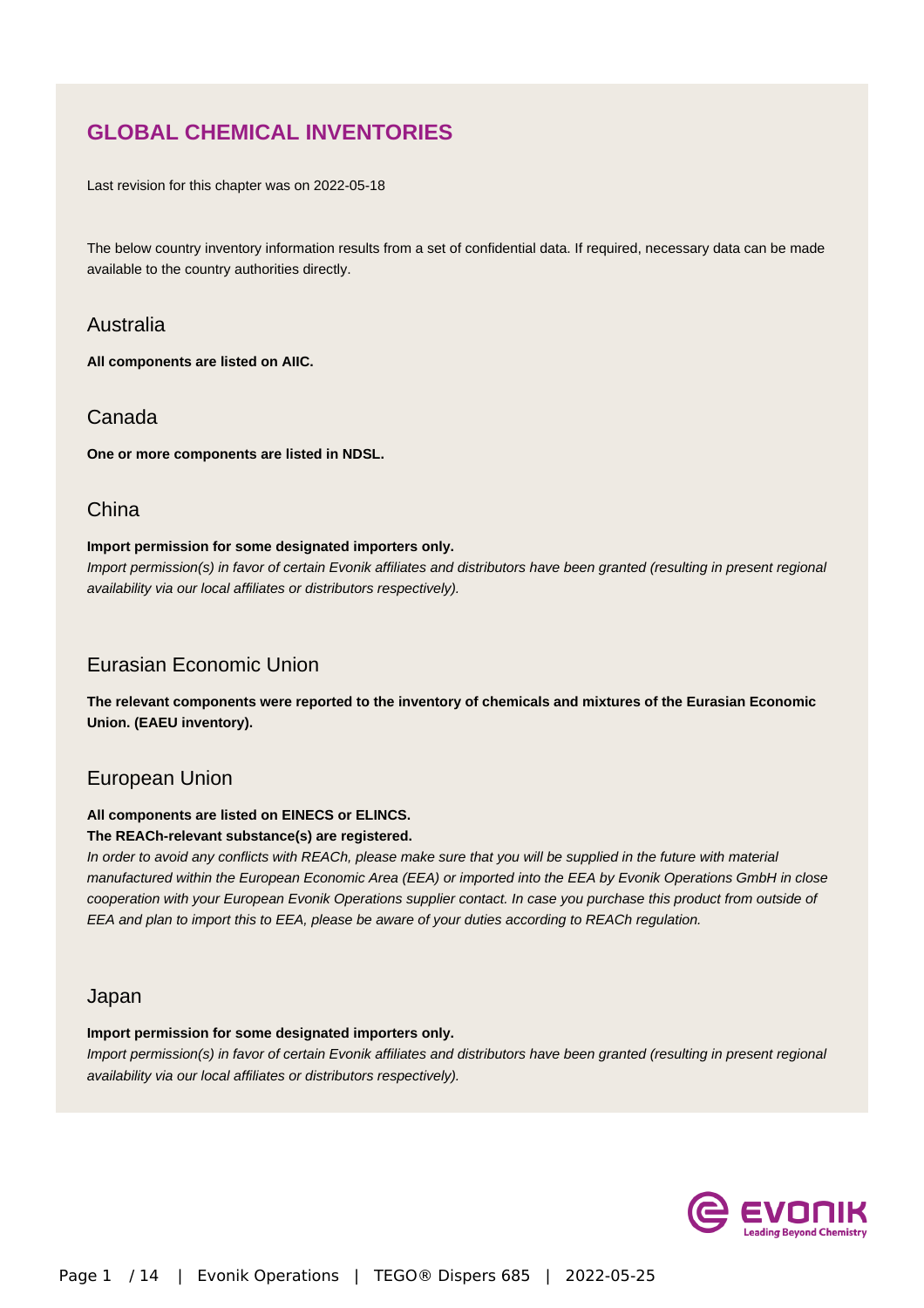#### New Zealand

**All components are listed on NZIoC and/or are exempted from registration (non hazardous).**

#### **Philippines**

**Components are exempted polymer(s) requiring notification by importer or are listed on PICCS.**

#### South Korea

**All components are listed on ECL.**

#### **Switzerland**

**All REACH relevant substances are registered in EEA. Please refer to product status in European Union.**

#### Taiwan

**All components are listed on TCSI.**

#### **Turkey**

**All relevant components are pre-registered in KKDIK.**

#### United Kingdom

#### **The Downstream User Import Notification (DUIN) of the relevant substances is completed.**

Please note, that it is only possible for GB-based companies that were downstream users or distributors in the 2 years before the end of the Transition Period (1st January 2019 - 31st December 2020) to take advantage of the DUIN process (Article 127E).

### USA

**All components are listed and have been notified as being "Active" under the requirements of the TSCA Inventory Reset.**

#### Vietnam

**All components have been reported to the Vietnam Authorities.**

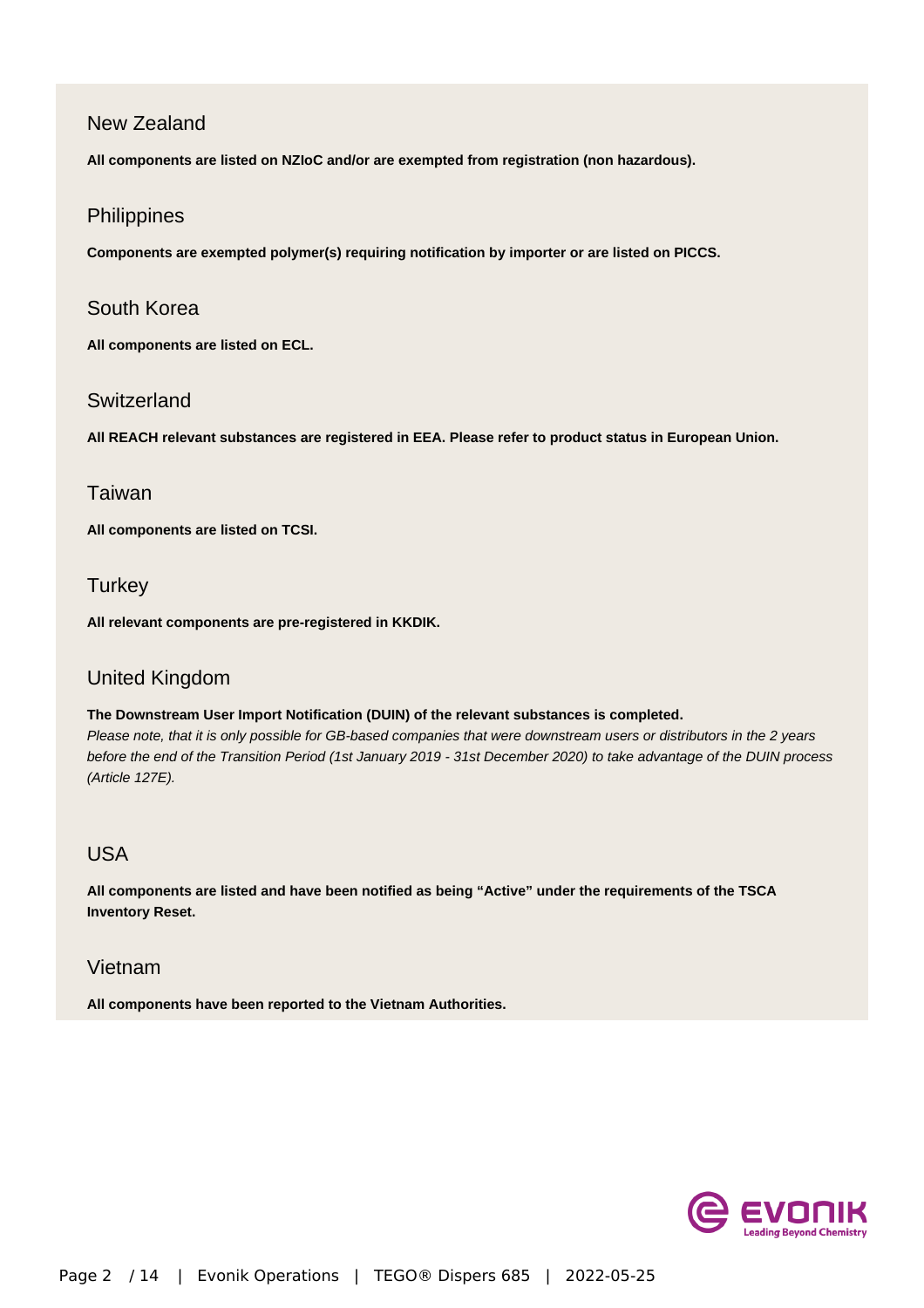## **COUNTRY PRODUCT REGISTERS**

Last revision for this chapter was on 2022-05-18

#### Scandinavian Product Register

Arbejdstilsynet Denmark: PR-1932716

Swedish Chemicals Agency (KEMI): A-475617-7

Norwegen Environment Agency: not yet registered

#### Spanish Poison Center (INTCF)

DRP Code: 17-0039109

## **FOOD CONTACT STATUS**

The business line Coating Additives of Evonik has prioritized certain products for food contact applications. Statements of those specified products which have been evaluated and offer food contact compliances are available in a separate document on our website.

## **ECOLABEL STATUS**

The business line Coating Additives of Evonik has prioritized certain products for ecolabel applications. Statements of those specified products which have been evaluated and offer ecolabel compliances are available in a separate document on our website.

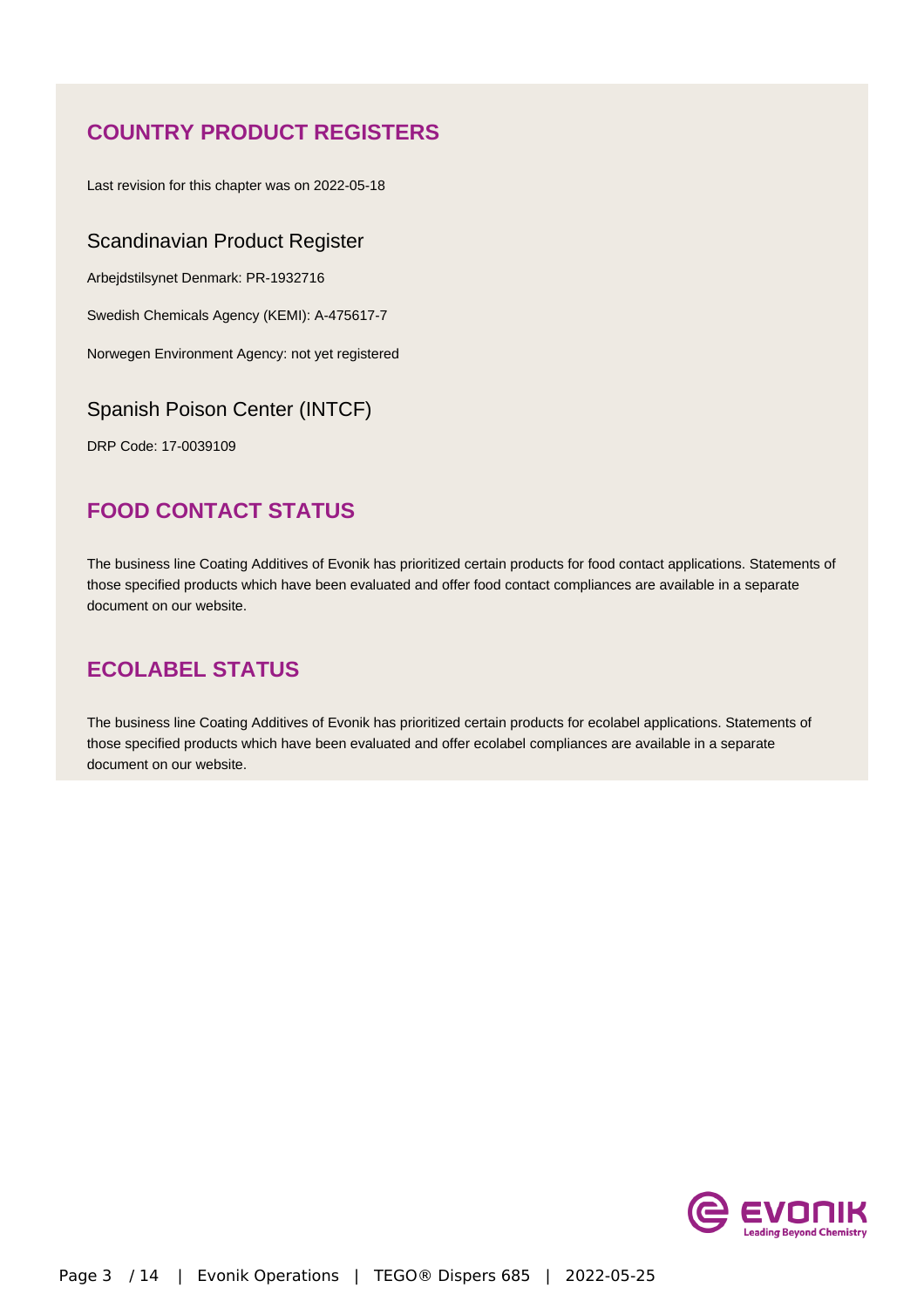### **FURTHER REGULATORY INFORMATION REFERRING TO FINAL MATERIALS OR ARTICLES**

Last revision for this chapter was on 2022-05-18

#### DIN EN 71-3 : 2021 (Safety of Toys: Migration of certain elements)

We do not expect the presence of substances mentioned in DIN EN 71-3: 2021 in amounts exceeding the respective limits within TEGO® Dispers 685.

### US ASTM - F 693 (Safety of Toys)

We do not expect the presence of substances mentioned in US ASTM - F 693 in amounts exceeding the respective limits within TEGO® Dispers 685.

### Maine CHCC (Safety of Toys)

We do not expect the presence of substances mentioned in Maine CHCC in amounts exceeding the respective limits within TEGO® Dispers 685.

### Oregon CHCC (Safety of Toys)

We do not expect the presence of substances mentioned in Oregon CHCC in amounts exceeding the respective limits within TEGO® Dispers 685.

### Vermont CHCC (Safety of Toys)

We do not expect the presence of substances mentioned in Vermont CHCC in amounts exceeding the respective limits within TEGO® Dispers 685.

### Washington State CHCC (Safety of Toys)

We do not expect the presence of substances mentioned in Washington State CHCC in amounts exceeding the respective limits within TEGO® Dispers 685.

#### Directive 2011/65/EC (RoHS) amended through Directive (EU) 2015/863

We do not expect the presence of substances mentioned in Directive 2011/65/EC amended through Directive (EU) 2015/863 in amounts exceeding the respective limits within this product.

### Council Directive 94/62/EC (packaging and packaging waste)

We do not expect the presence of substances mentioned in Council Directive 94/62/EC in amounts exceeding the respective limits within this product.

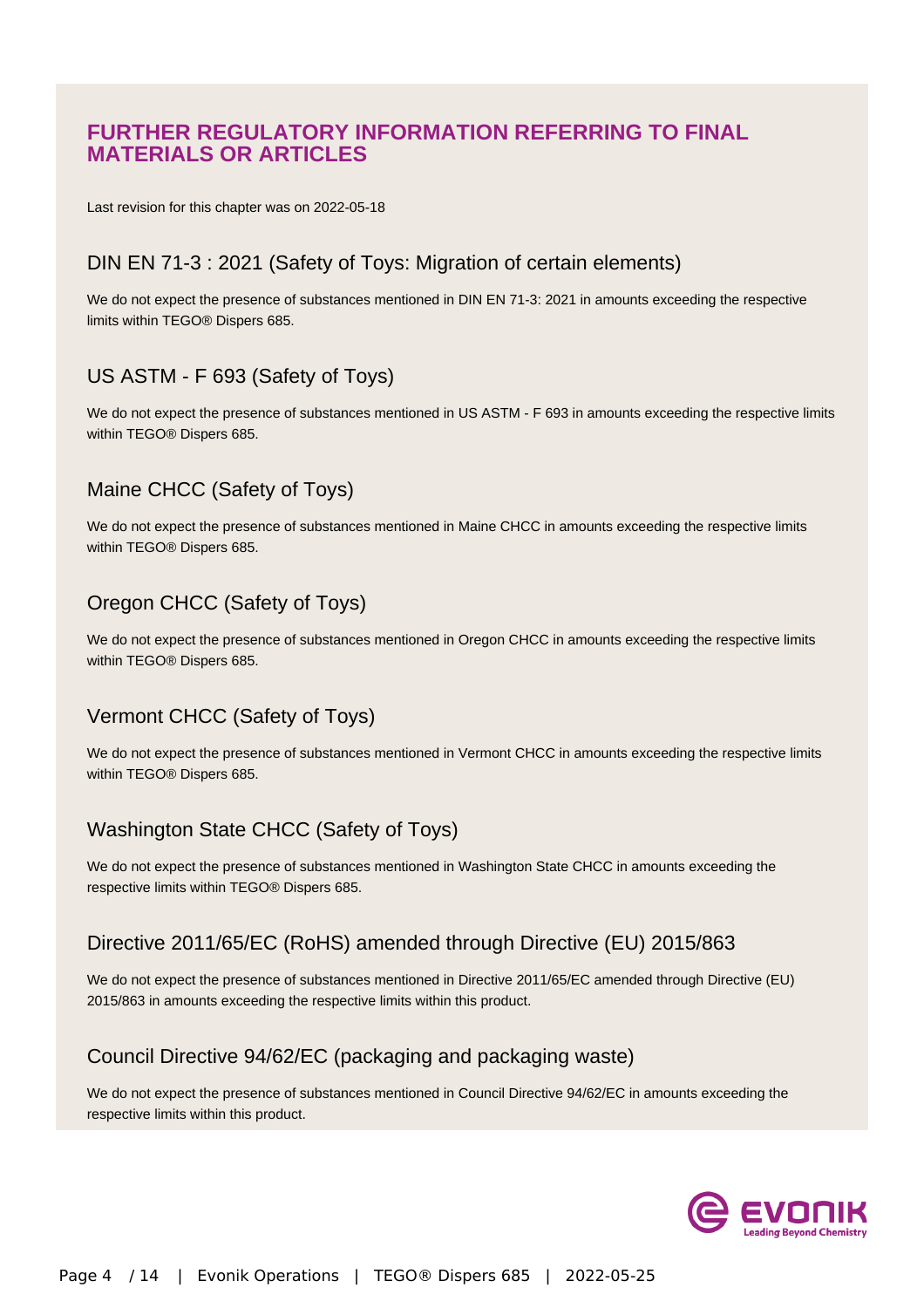### Coalition of North Eastern Governors (CONEG)

We do not expect the presence of substances mentioned in CONEG in amounts exceeding the respective limits within this product.

#### China GB/T39498-2020 (Guidelines for Controlling the Use of Key Chemical Substances in Consumer Products)

We do not expect the presence of substances mentioned in CHINA GB/T39498-2020 in amounts exceeding the respective limits within this product. Please be aware that CHINA GB/T39498-2020 sets limits for substances for the finished article.

### California Proposition 65

For information regarding the above mentioned regulation please refer to the US-MSDS under point 15.

### **CERCLA**

For information regarding the above mentioned regulation please refer to the US-MSDS under point 15.

### SARA 311/312/313

For information regarding the above mentioned regulation please refer to the US-MSDS under point 15.

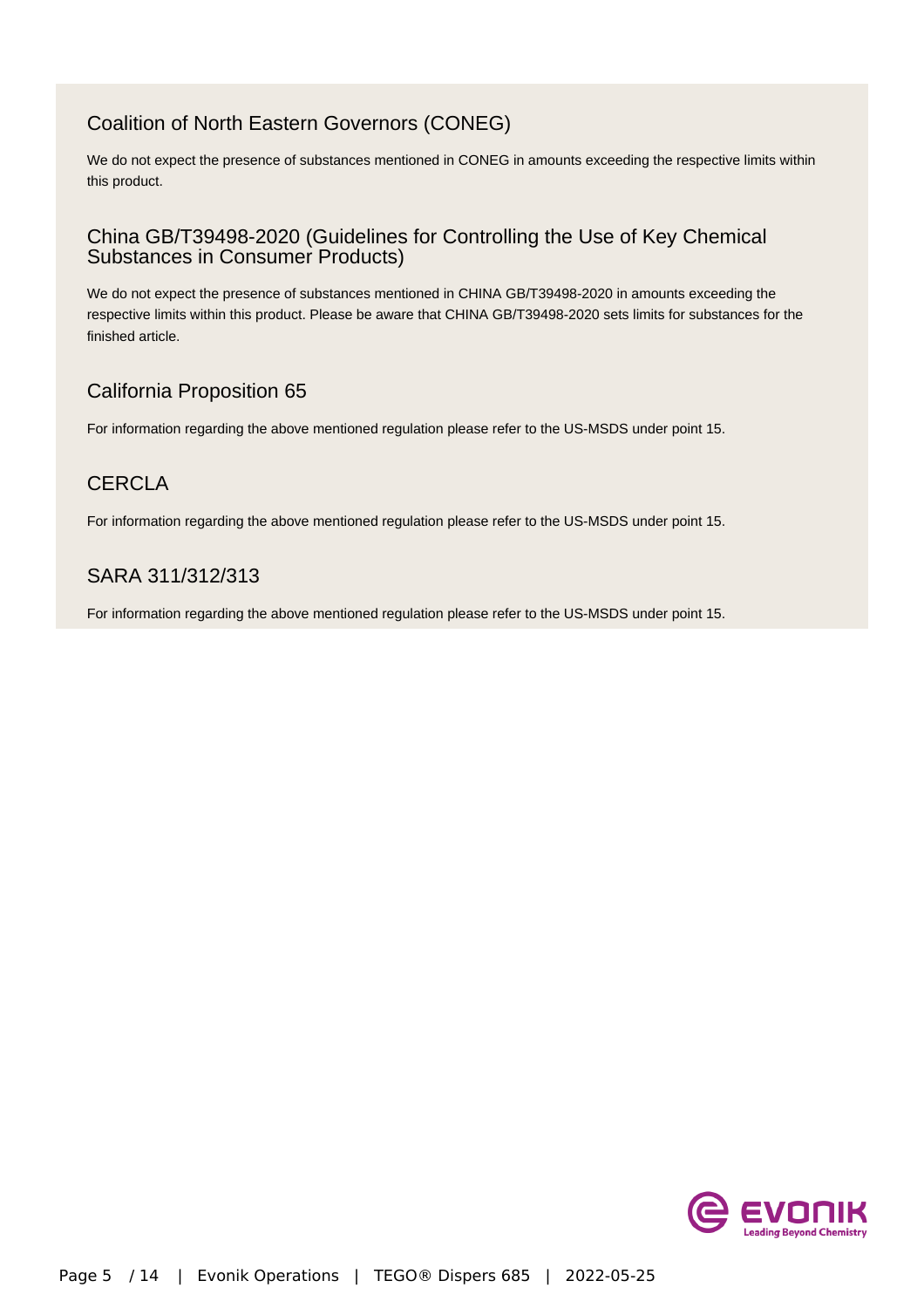## **ADDITIONAL INFORMATION**

#### Biocides Content

Last revision for this chapter was on 2022-05-18

Herewith we confirm that we do not use biocides for TEGO® Dispers 685 preservation.

### SVHC substances

We as a supplier of chemical substances or mixtures thereof are obliged to provide our customers with a Safety Data Sheet which includes information, if the product contains dangerous substances in reportable amounts according to EU regulations.

ECHA (European Chemicals Agency) regularly updates its Candidate List of Substances of Very High Concern for Authorization. For information regarding hazardous components of products supplied to you, please refer to our newest EU Safety Data Sheet which will be updated according to the legal obligations.

### Volatile Organic Compounds (VOC) / Semi-Volatile Organic Compounds (SVOC)

#### VOC (volatile organic compounds) - content

Last revision for this chapter was on 2022-05-18

Determination via 3h/105°C: approx. 1.5 %

#### SVOC (semi-volatile organic compounds) - content

No data available

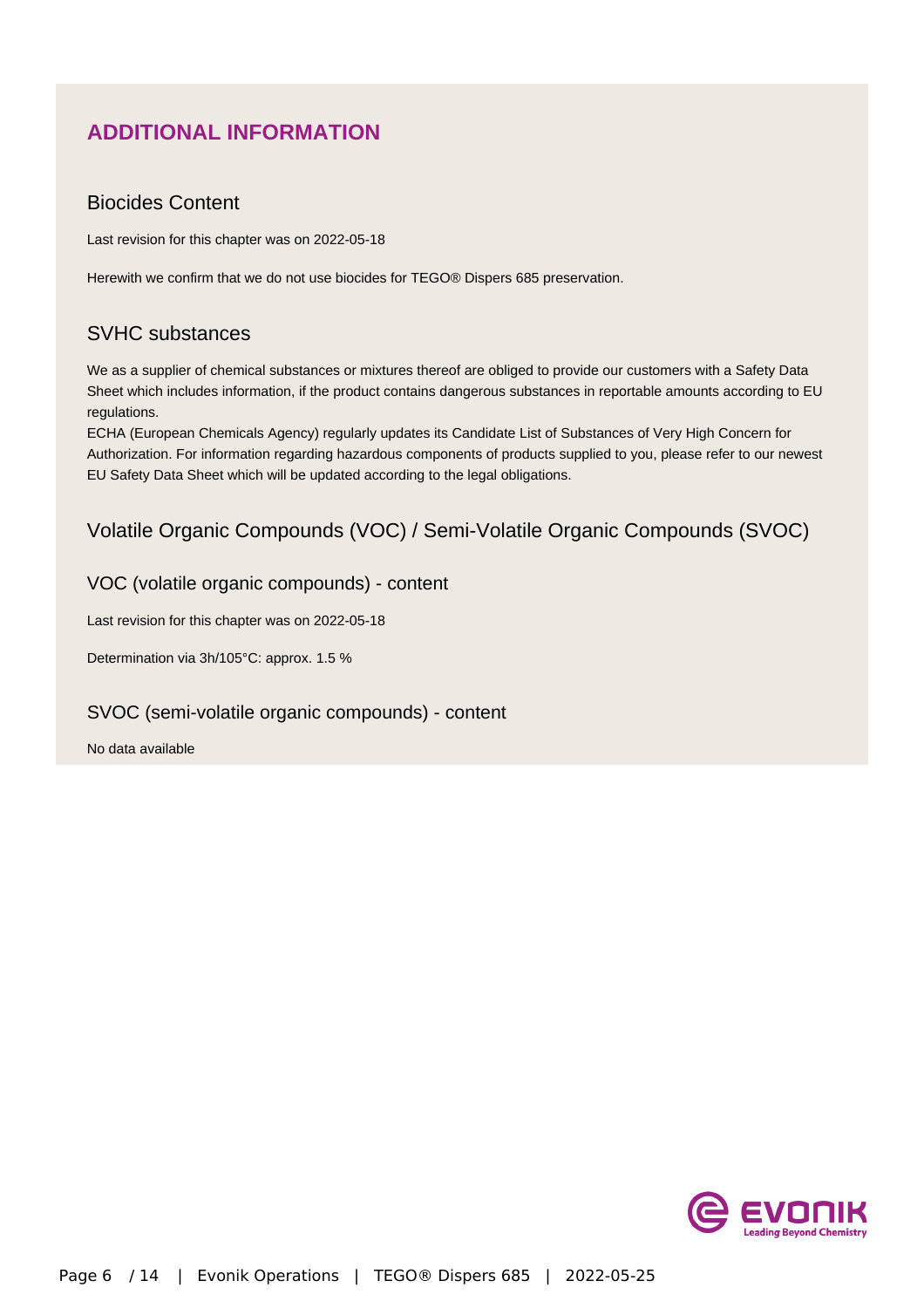### Diverse substances

Last revision for this chapter was on 2022-05-18

Unless other stated under "Remarks" we do not expect the presence of the following substances within TEGO® Dispers 685.

If desired substance is not found by name search by substance's CAS #. Use Ctrl + F to search document.

#### ACRYLATES

| Substance                                                                   | Remarks |
|-----------------------------------------------------------------------------|---------|
| BDDA (1,4-Butanediol diacrylate) (CAS# 1070-70-8)                           |         |
| DEGDA (Diethylene glycol diacrylate) (CAS# 4074-88-8)                       |         |
| DPGDA (Dipropylene glycol diacrylate) (CAS# 57472-68-1)                     |         |
| 2-EHA (2-Ethyl hexyl acrylate) (CAS# 103-11-7)                              |         |
| HDDA (1,6-Hexanediol diacrylate) (CAS# 13048-33-4)                          |         |
| IDA (Isodecyl acrylate) (CAS# 1330-61-6)                                    |         |
| ODA (Octyl acrylate) (CAS# 2499-59-4)                                       |         |
| PETA (Mixtures of pentaerythritol tri and tetra-acrylates) (CAS# 3524-68-3) |         |
| Phenyl acrylate (CAS# 937-41-7)                                             |         |
| Phenoxyethyl acrylate (CAS# 48145-04-6)                                     |         |
| TEGDA (Tetraethylene glycol diacrylate) (CAS# 17831-71-9)                   |         |
| TMPTA (Trimethylol propane triacrylate) (CAS# 15625-89-5)                   |         |

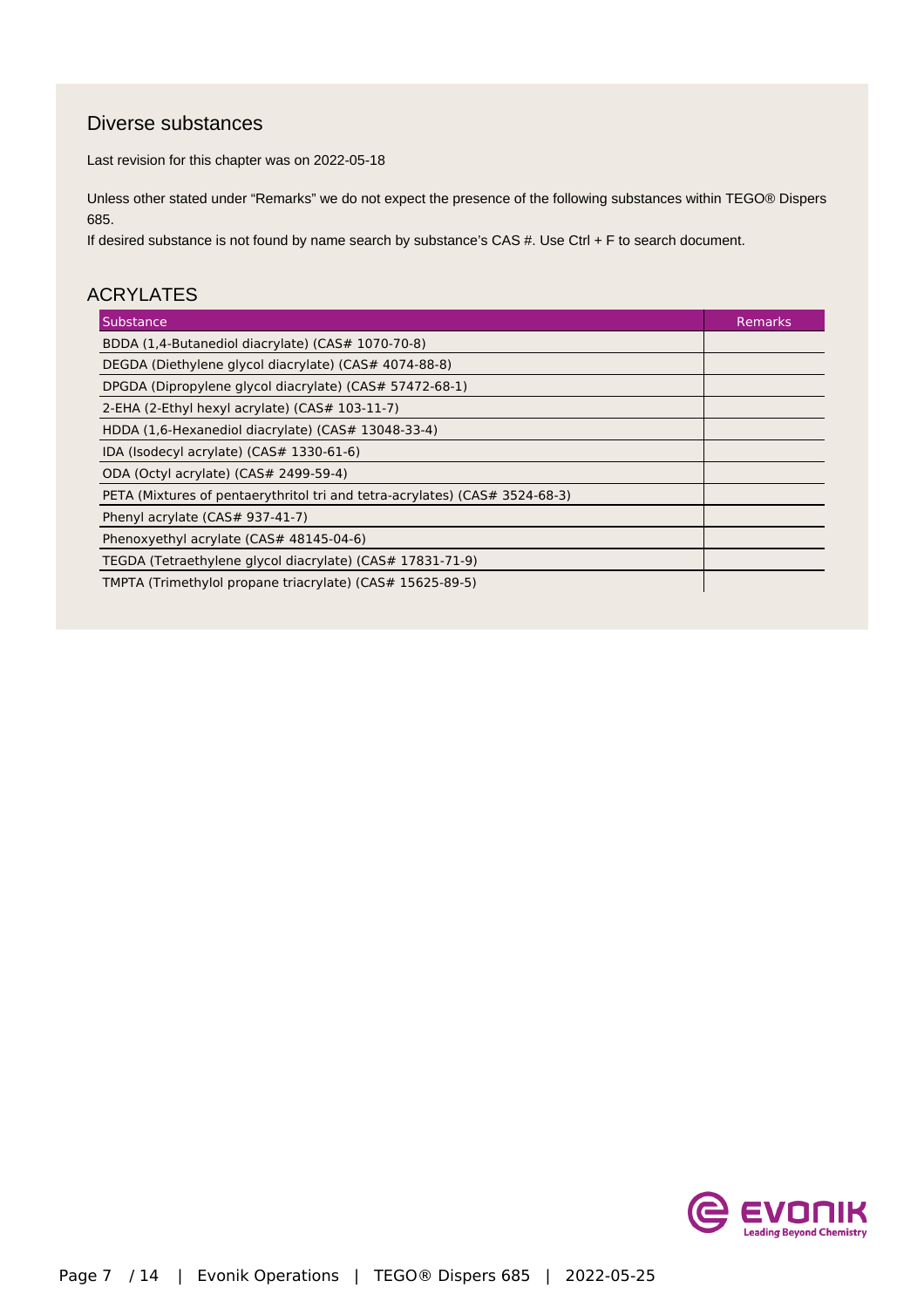### AROMATIC SUBSTANCES

(Please also refer to the section halogenated aromatic substances and flame retardants)

| Substance                                                          | Remarks |
|--------------------------------------------------------------------|---------|
| <b>Monocyclic aromatic substances</b>                              |         |
| - 1,2,4-Trimethylbenzene (CAS# 95-63-6)                            |         |
| Alkylphenols (e. g. o-Nonylphenol, o-Phenylphenol)                 |         |
| - Alkylphenol ethoxylates (APEO)                                   |         |
| - Benzene (CAS# 71-43-2)                                           |         |
| BHA (Butylated hydroxyanisol) (CAS# 25013-16-5)                    |         |
| BHT (Butylated hydroxytoluene) (CAS# 128-37-0)                     |         |
| - Ethylbenzene (CAS# 100-41-4)                                     |         |
| Phenol (CAS# 108-95-2)                                             |         |
| Primary aromatic amines                                            |         |
| - Styrene (CAS# 100-42-5)                                          |         |
| Tris (nonylphenyl) phosphite (TNPP) (CAS# 26523-78-4)              |         |
| Toluene (CAS# 108-88-3)                                            |         |
| - Xylene (CAS# 1330-20-7)                                          |         |
| <b>Bisphenol and derivatives</b>                                   |         |
| BADGE (Bisphenol A diglycidyl ether) (CAS# 1675-54-3)              |         |
| Bisphenol A (CAS# 80-05-7)                                         |         |
| Bisphenol F (CAS# 620-92-8)                                        |         |
| Bisphenol S (CAS# 80-09-1)                                         |         |
| <b>Halogenated aromatic substances</b>                             |         |
| 1,2-Dichlorobenzene (CAS# 95-50-1)                                 |         |
| - 1,4-Dichlorobenzene / Paradichlorobenzene (PDCB) (CAS# 106-46-7) |         |
| - PCBTF, Parachlorobenzotrifluoride, (CAS# 98-56-6)                |         |
| Pentachlorophenol (PCP) (CAS# 87-86-5)                             |         |
| - Polybrominated biphenyls                                         |         |
| - Polybrominated diphenyl ethers                                   |         |
| Polychlorinated terphenyls (PCT)                                   |         |
| Parabens                                                           |         |
| - Paraben (4-Hydroxybenzoic acid) (CAS# 99-96-7)                   |         |
| Methylparaben (Methyl-4-hydroxybenzoat) (CAS# 99-76-3)             |         |
| Ethylparaben (Ethyl-4-hydroxybenzoat) (CAS# 120-47-8)              |         |
| - Propylparaben (Propyl-4-hydroxybenzoat) (CAS# 94-13-3)           |         |
| Butylparaben (Butyl-4-hydroxybenzoat) (CAS# 94-26-8)               |         |
| Phenylparaben (Phenyl-4-hydroxybenzoat) (CAS# 17696-62-7)          |         |
| <b>Benzophenones</b>                                               |         |
| Benzophenone (CAS# 119-61-9)                                       |         |
| Benzophenone 12 (CAS# 1843-05-6)                                   |         |
| Benzophenone-2 (CAS# 131-55-5)                                     |         |
| Benzophenone-3/Oxybenzon (CAS# 131-57-7)                           |         |
| - Benzophenone oxide (CAS# 90-47-1)                                |         |

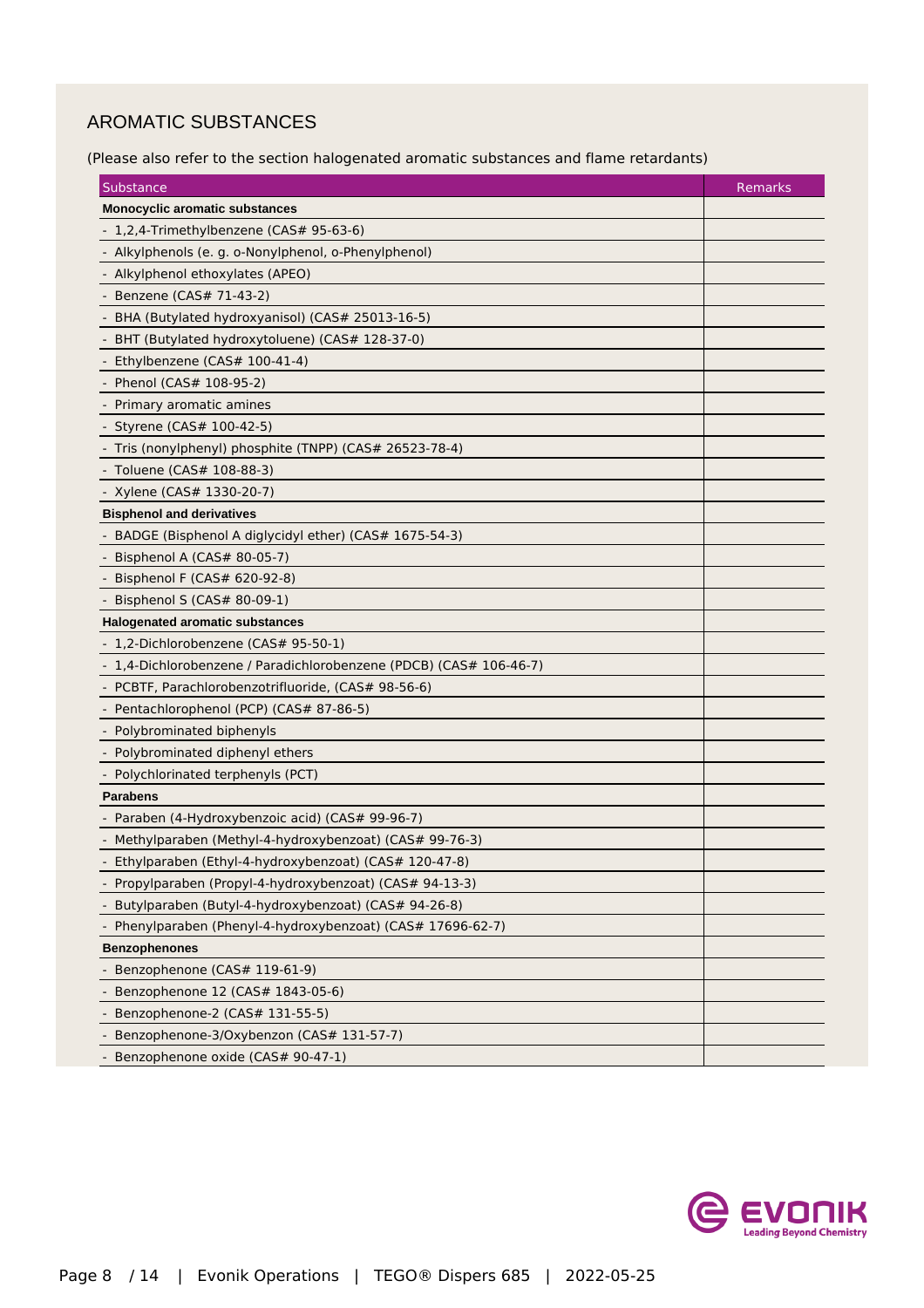| Substance                                          | <b>Remarks</b> |
|----------------------------------------------------|----------------|
| Other aromatic substances                          |                |
| - Anthraguinone (CAS# 84-65-1)                     |                |
| - Isopropyl-9H-thioxanthen-9-one (CAS# 75081-21-9) |                |
| - Naphtalene ( $CAS# 91-20-3$ )                    |                |
| - PAH (Polycyclic aromatic hydrocarbons)           |                |
| - VAH (Volatile aromatic hydrocarbons)             |                |

### BIOBASED FEEDSTOCKS

| Substance                                                    | <b>Remarks</b> |
|--------------------------------------------------------------|----------------|
| Components derived from animals                              |                |
| Components derived from plants                               | approx. $15\%$ |
| Components derived from genetically modified organisms (GMO) |                |

### FLAME RETARDANTS

| Substance                                                                                     | <b>Remarks</b> |
|-----------------------------------------------------------------------------------------------|----------------|
| 2,2-Bis(chloromethyl)-propane-1,3-diyltetrakis (2-chloroethyl) bisphosphate (CAS# 38051-10-4) |                |
| 2-Ethylhexyl-2,3,4,5-tetrabromobenzoate (EHTBB) (CAS# 183658-27-7)                            |                |
| Bis(2-ethylhexyl) tetrabromophthalate (BEHTBP) (CAS# 26040-51-7)                              |                |
| Tris (1-chloro-2-propyl) phosphate (TCPP) (CAS# 13674-84-5)                                   |                |
| Tris (1,3-dichloropropyl-2) phosphate (TDCPP) (CAS# 13674-87-8)                               |                |
| Tris (2-chloroethyl) phosphate (TCEP) (CAS# 115-96-8)                                         |                |
| Triphenyl phosphate (TPP) (CAS# 115-86-6)                                                     |                |
| <b>Polybrominated Diphenyl Ethers (PBDEs)</b>                                                 |                |
| - DecaBDE (CAS# 1163-19-5)                                                                    |                |
| - OctaBDE (CAS# 32536-52-0)                                                                   |                |
| - PentaBDE (CAS# 32534-81-9)                                                                  |                |

### GLYCOL ETHERS

| Substance                                                    | <b>Remarks</b> |
|--------------------------------------------------------------|----------------|
| BDGA (Butyl diglycol acetate) (CAS# 124-17-4)                |                |
| EGBE (Ethylene glycol butyl ether) (CAS# 111-76-2)           |                |
| EGDEE (Ethylene glycol di-ethyl ether) (CAS# 629-14-1)       |                |
| EGDME (Ethylene glycol di-methyl ether) (CAS# 110-71-4)      |                |
| EGEE (Ethylene glycol ethyl ether) (CAS# 110-80-5)           |                |
| EGEEA (Ethylene glycol ethyl ether acetate) (CAS# 111-15-9)  |                |
| EGME (Ethylene glycol methyl ether) (CAS# 109-86-4)          |                |
| EGMEA (Ethylene glycol methyl ether acetate) (CAS# 110-49-6) |                |
| DEGDME (Di-ethylene glycol di-methyl ether) (CAS# 111-96-6)  |                |
| DEGME (Di-ethylene glycol methyl ether) (CAS# 111-77-3)      |                |
| TEGDME (Tri-ethylene glycol di-methyl ether) (CAS# 112-49-2) |                |

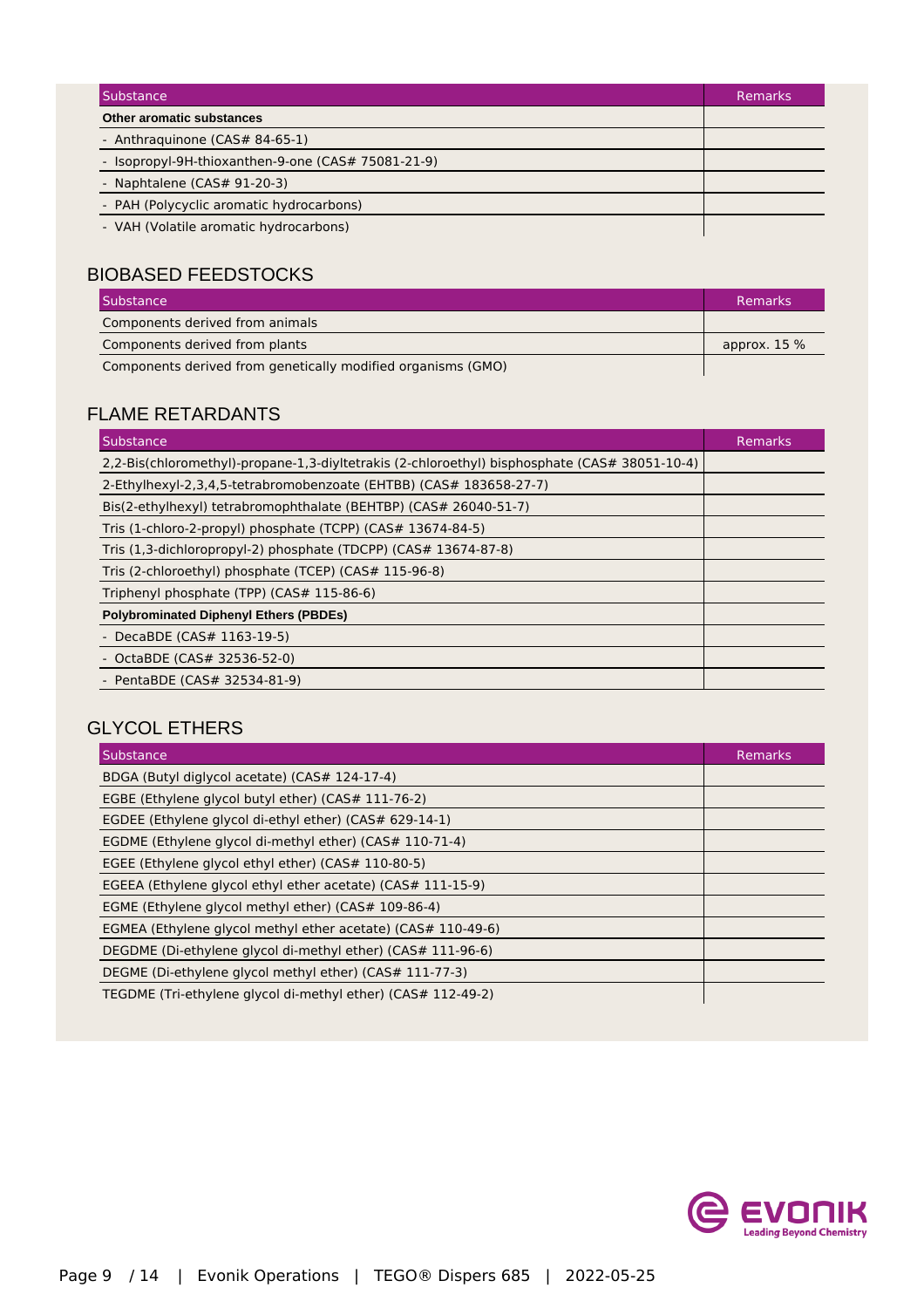### HALOGENATED ORGANIC SUBSTANCES

#### (Please also refer to the chapter halogenated aromatic substances and flame retardants)

| l Substance                                                                                                                                                                                                                   | Remarks |
|-------------------------------------------------------------------------------------------------------------------------------------------------------------------------------------------------------------------------------|---------|
| <b>Brominated substances</b>                                                                                                                                                                                                  |         |
| Chlorinated substances (e. g. Shortchain chlorinated paraffins, PVC (Polyvinylchloride) (CAS#<br>9002-86-2), Tetrachloroethylene (CAS# 127-18-4), Vinyl chloride (CAS# 75-01-4),<br>Polyvinylidene chloride (CAS# 9002-85-1)) |         |
| Fluorinated substances (e.g. polyfluorinated substances (PFAS), perfluorinated alkylsulfonates<br>(PFAS), perfluorinated carboxylic acids (PFCA), fluorinated greenhouse gases)                                               |         |
| Halogenated hydro carbons (Group 1-9 according Regulation (EC) No 1005/2009 (substances<br>that deplete the ozone layer) - status September 2009)                                                                             |         |

## (HEAVY) METALS AND THEIR COMPOUNDS

| Substance                                | Remarks |
|------------------------------------------|---------|
| Aluminum                                 |         |
| Antimony (e. g. Antimony oxide)          |         |
| Arsenic                                  |         |
| <b>Barium</b>                            |         |
| <b>Boron</b>                             |         |
| Cadmium                                  |         |
| Chromium (III)                           |         |
| Chromium (VI)                            |         |
| Cobalt                                   |         |
| Copper                                   |         |
| Lead                                     |         |
| Manganese                                |         |
| Mercury                                  |         |
| Nickel                                   |         |
| Selenium                                 |         |
| Silver                                   |         |
| Strontium                                |         |
| Tin (e. g. Tin organic compounds)        |         |
| Zinc (e. g. Zinc oxide (CAS# 1314-13-2)) |         |

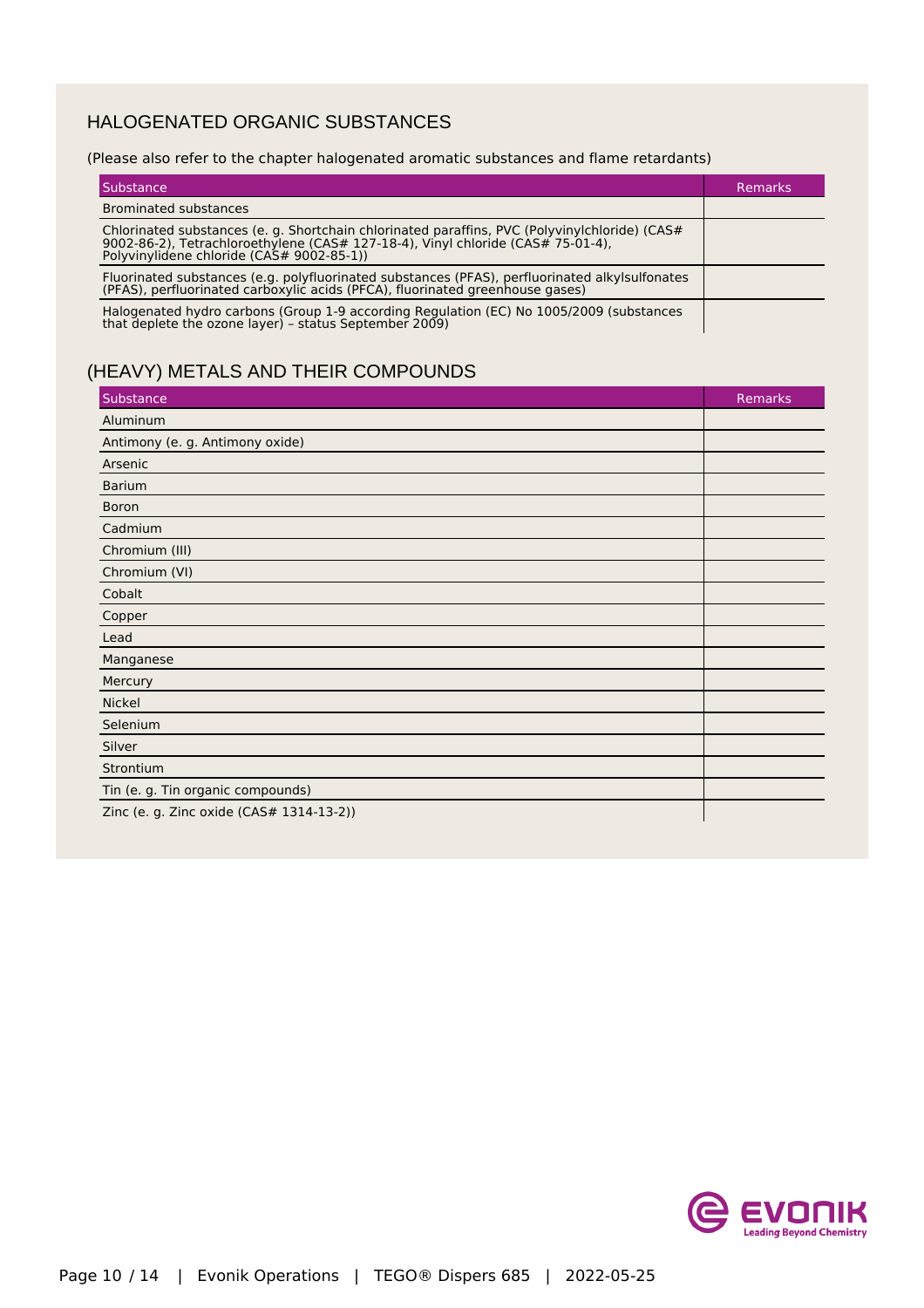## OPTICAL BRIGHTENERS

| Substance                                                                                                                                                                      | <b>Remarks</b> |
|--------------------------------------------------------------------------------------------------------------------------------------------------------------------------------|----------------|
| 1,2-Di(5-methyl-benziasoly) ethylene (CAS# 12224-12-3)                                                                                                                         |                |
| 1,4-Bis(2-cyanostyryl)benzene ( $CAS#$ 13001-39-3)                                                                                                                             |                |
| 1,4-Bis(4-cyanostyryl)benzene (CAS# 12001-40-6)                                                                                                                                |                |
| 1,4-Bis-Benzoxazolyl-naphthalene (CAS# 5089-22-5)                                                                                                                              |                |
| 1,4-Di[4-cyanostyryl]benzene (CAS# 58449-88-0)                                                                                                                                 |                |
| 2,2'-(1,2-ethenediyl)bis(4,1-phenylene)bisbenzoxazole (CAS# 1533-45-5)                                                                                                         |                |
| 2,2'-(2,5-thiophenediyl)bis(5-tert-butylbenzoxazole) (CAS# 7128-64-5)                                                                                                          |                |
| 4,4-Bis(2-methoxystyryl)biphenyl (CAS# 40470-68-6)                                                                                                                             |                |
| 4,4'-Diamino-2,2'-stilbenedisulfonic acid (CAS# 81-11-8)                                                                                                                       |                |
| 4-(4-cyanostyryl)benzene (CAS# 13001-38-2)                                                                                                                                     |                |
| Benzenesulfonic acid, 2, 2'-(1, 2-ethenediyl) bis [5-4-[bis(2-hydroxyethyl) amino]-6-{(4-sulfophenyl) amino]-1, 3, 5-triazin-2-yl] amino]-, tetrasodium salt (CAS# 16470-24-9) |                |
| Bis(5-methyl-2-benzoxazolyl) stilbene (CAS# 2397-00-4)                                                                                                                         |                |
| Diphenylethylene triazine (CAS# 12768-92-2)                                                                                                                                    |                |
| Disodium 4,4'-bis (2-sulfo styryl) biphenyl (CAS# 27344-41-8)                                                                                                                  |                |
| Distyryl biphenyl (DSBP) (CAS# 54227-96-2)                                                                                                                                     |                |
| Umbelliferone (CAS# 93-35-6)                                                                                                                                                   |                |

### PHTHALATES

| Substance                                             | <b>Remarks</b> |
|-------------------------------------------------------|----------------|
| BBP (Benzyl butyl phthalate) (CAS# 85-68-7)           |                |
| DAP (Diallyl phthalate) (CAS# 131-17-9)               |                |
| DBP (Dibutyl phthalate) (CAS# 84-74-2)                |                |
| DCHP (Dicyclohexyl phthalate) (CAS# 84-61-7)          |                |
| DEHP (Di-2-ethylhexyl phthalate) (CAS# 117-81-7)      |                |
| DHNUP (Di-C7-11-branched alkylphthalates)             |                |
| DHP (Di-n-hexylphthalate) (CAS# 84-75-3)              |                |
| DIBP (Diisobutyl phthalate) (CAS# 84-69-5)            |                |
| DIDP (Diisodecyl phthalate) (CAS# 26761-40-0)         |                |
| DIHP (Di-C6-8-branched alkylphthalates)               |                |
| DINP (2-Diisononyl phthalate) (CAS# 28553-12-0)       |                |
| DMEP (Bis-(2-methoxyethyl) phthalate) (CAS# 117-82-8) |                |
| DNOP (Di-n-octyl phthalate) (CAS# 117-84-0)           |                |
| DPENP (Di-n-pentyl phthalate) (CAS# 131-18-0)         |                |

### **PLASTICIZERS**

(Please also refer to the chapter PHTHALATES)

| Substance                                            | Remarks |
|------------------------------------------------------|---------|
| Chlorinated naphthalenes                             |         |
| Chlorinated paraffines (CAS# 85535-85-9, 85535-84-8) |         |
| Monocresyl phosphate (CAS# 14265-44-2)               |         |
| Monocresyl diphenyl phosphate (CAS# 26444-49-5)      |         |
| Tricresyl phosphate (CAS# 1330-78-5)                 |         |

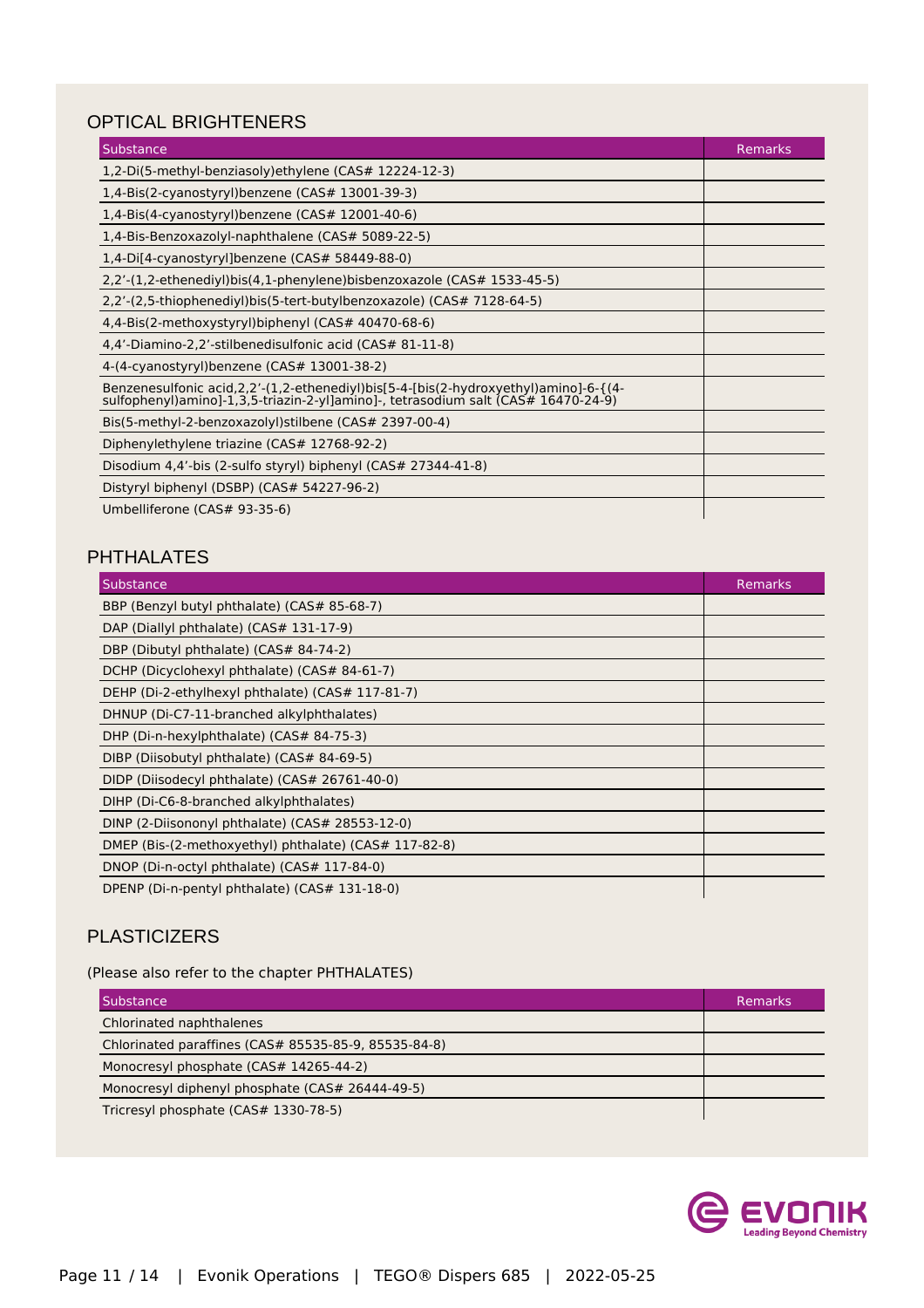### **OTHERS**

| Substance                                                                           | Remarks |
|-------------------------------------------------------------------------------------|---------|
| 2,4 Diethylthioxanthone (CAS# 82799-44-8)                                           |         |
| Acetaldehyde (CAS# 75-07-0)                                                         |         |
| Allergenic Fragrances (EG 1223/2009, Article 19)                                    |         |
| Ammonium nitrate (CAS# 6484-52-2)                                                   |         |
| Asbestos                                                                            |         |
| Azo Dyes                                                                            |         |
| Crystalline silica and leucophyllite minerals containing crystalline silica         |         |
| Cyanuric acid (CAS# 108-80-5)                                                       |         |
| Diacetone alcohol (CAS# 123-42-2)                                                   |         |
| Dimethyl fumarate (CAS# 624-49-7)                                                   |         |
| DMF (Dimethylformamide) (CAS# 68-12-2)                                              |         |
| Ethanol (CAS# 64-17-5)                                                              |         |
| Food Allergens (EU Reg. 1169/2011)                                                  |         |
| Formaldehyde (CAS# 50-00-0)                                                         |         |
| HAP (Hazardous air pollutant) according to U.S. EPA Clean Air Act Section 112(b)(1) |         |
| IPBC (3-lodo-2-propynyl butylcarbamate) (CAS# 55406-53-6)                           |         |
| Isocyanates                                                                         |         |
| Methanol (CAS# 67-56-1)                                                             |         |
| Melamine (CAS# 108-78-1)                                                            |         |
| Mineral oil                                                                         |         |
| Nanomaterials (according to Recommendation 2011/696/EU)                             |         |
| Natural rubber or dry rubber latex                                                  |         |
| Nitrosamines                                                                        |         |
| N-(3-aminopropyl)-N-dodecylpropane-1, 3-diamine (CAS# 2372-82-9)                    |         |
| NMP (N-methyl-2-pyrrolidone) (CAS# 872-50-4)                                        |         |
| Ozone-Depleting Substances according U.S. EPA list, Class I and Class II            |         |
| Pentane-2,4-dione (CAS# 123-54-6)                                                   |         |
| Persistent Organic Pollutants (POPs) according to Stockholm Convention              |         |
| PIC substances according to Rotterdam Convention                                    |         |
| Pesticides, which are not mentioned in the chapter Biocides                         |         |
| Photo-initiators                                                                    |         |
| Pigments                                                                            |         |
| Quaternary ammonium salts                                                           |         |
| Radioactive substances                                                              |         |
| Rare earth metals                                                                   |         |
| Sodium sulfite (CAS# 7757-83-7)                                                     |         |
| Talc (CAS# 14807-96-9)                                                              |         |
| Titanium dioxide                                                                    |         |

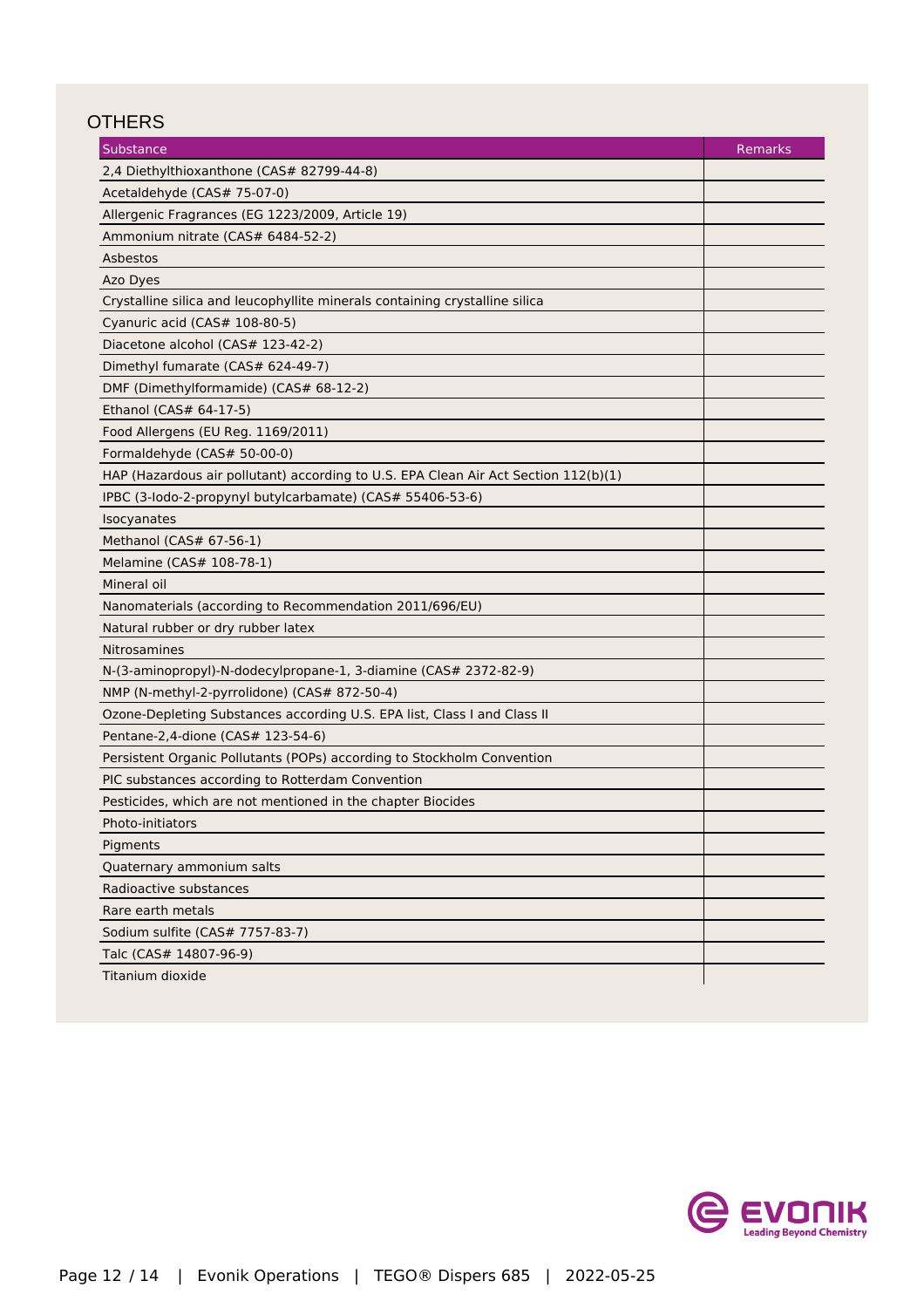## **FURTHER INFORMATION**

## **OTHER REGULATIONS**

For the following Regulation detailed information are available on request.

- Conflict Minerals

Should you require any additional information regarding the regulatory status of TEGO® Dispers 685, please do not hesitate to contact us!